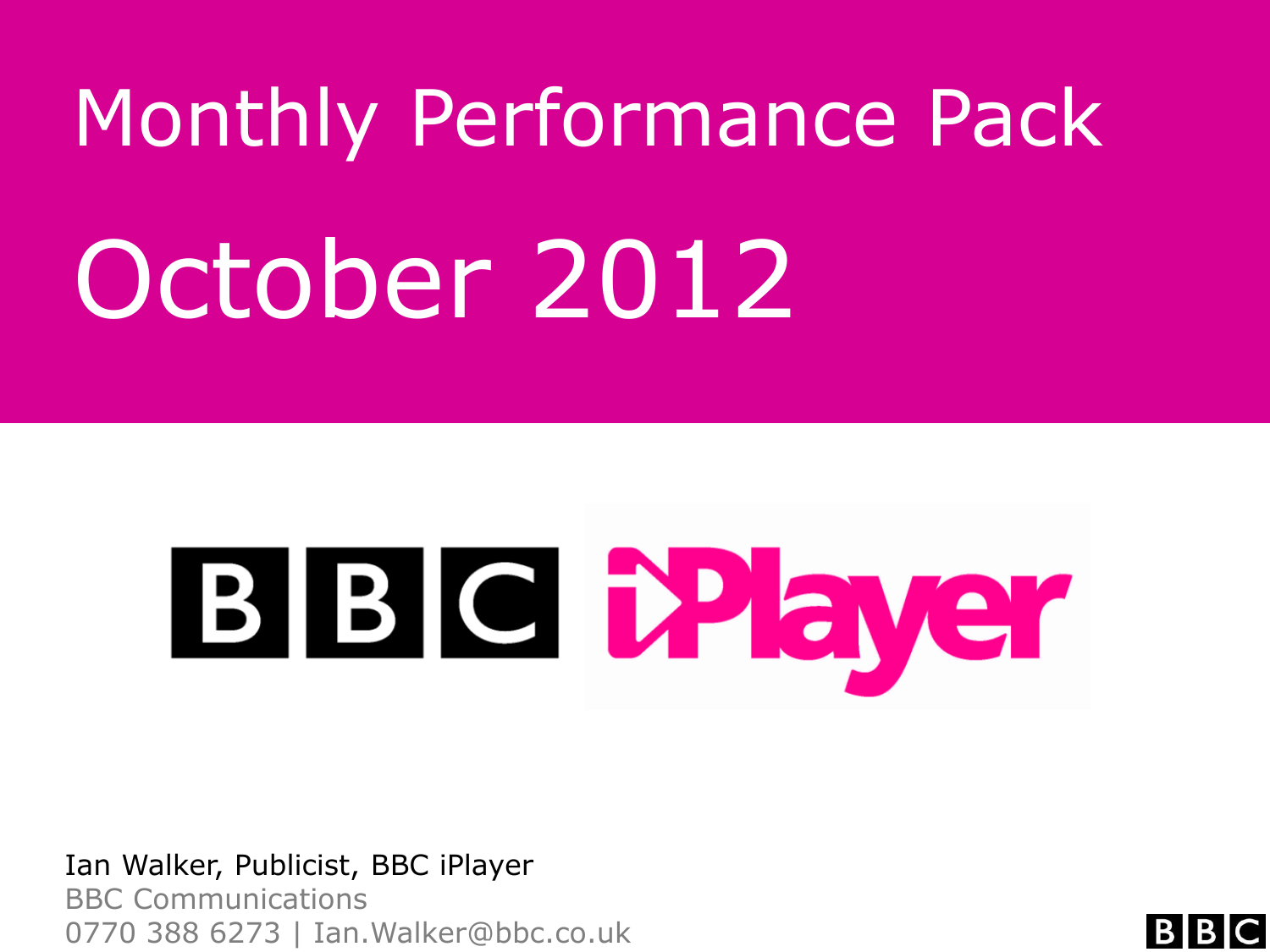# Monthly summary headlines – October 2012

- **Record high** number of BBC iPlayer requests in October with **213 million request for TV and radio programmes –** breaking 200 million in a month for the first time
- Driven by increases in all types of device mobile, tablet, TV and computer boosted by the new autumn TV schedule
- **Mobiles and tablets** now contribute nearly a quarter (23%) of all requests, and requests from **connected TV devices** now make up 20%, as iPlayer gains traction on newer platforms
- **Weekly requests remained high** across October, increasing for TV as the month progressed with the start of new series including *Merlin* and *Hunted* (1.1m and 0.9m requests respectively)
- Other returning TV series also delivered solid figures (*Russell Howard's Good News, Waterloo Road, EastEnders*), and other highlights included the final of *The Great British Bake-Off* and one-off documentaries such as *Panorama: Jimmy Savile* (1m) and *Top Gear 50 Years of Bond Cars* (0.7m)
- On radio, top programmes included Radio 4's *News Quiz*, *Fearne Cotton* and *The Breakfast Show with Nick Grimshaw* on Radio 1. **Live sport also did well**, with Radio 5 Live's coverage of *Poland v England* football and the *Indian Grand Prix*, as well as a sports documentary *Sport Peddlers – Cycling's Dirty Truth*.
- The proportion of **live requests stabilised** in October at levels seen before the *London 2012 Olympic Games.* On TV, around 1 in 8 requests are live, whereas on radio the reverse is true – over three quarters of requests are simulcast

#### **Consistent with previous months:**

- The profile of BBC iPlayer users has evened out over time in terms of male/female ratio, but remains strongly under-55 in terms of age, which is younger than the typical TV viewer or radio listener's profile (although more in line with home broadband users).
- BBC iPlayer is used for TV at roughly the same time of day as linear TV viewing, although there is proportionally more daytime and late-peak use. For radio, BBC iPlayer is used far more in daytime than traditional radio listening, which peaks at breakfast-time.

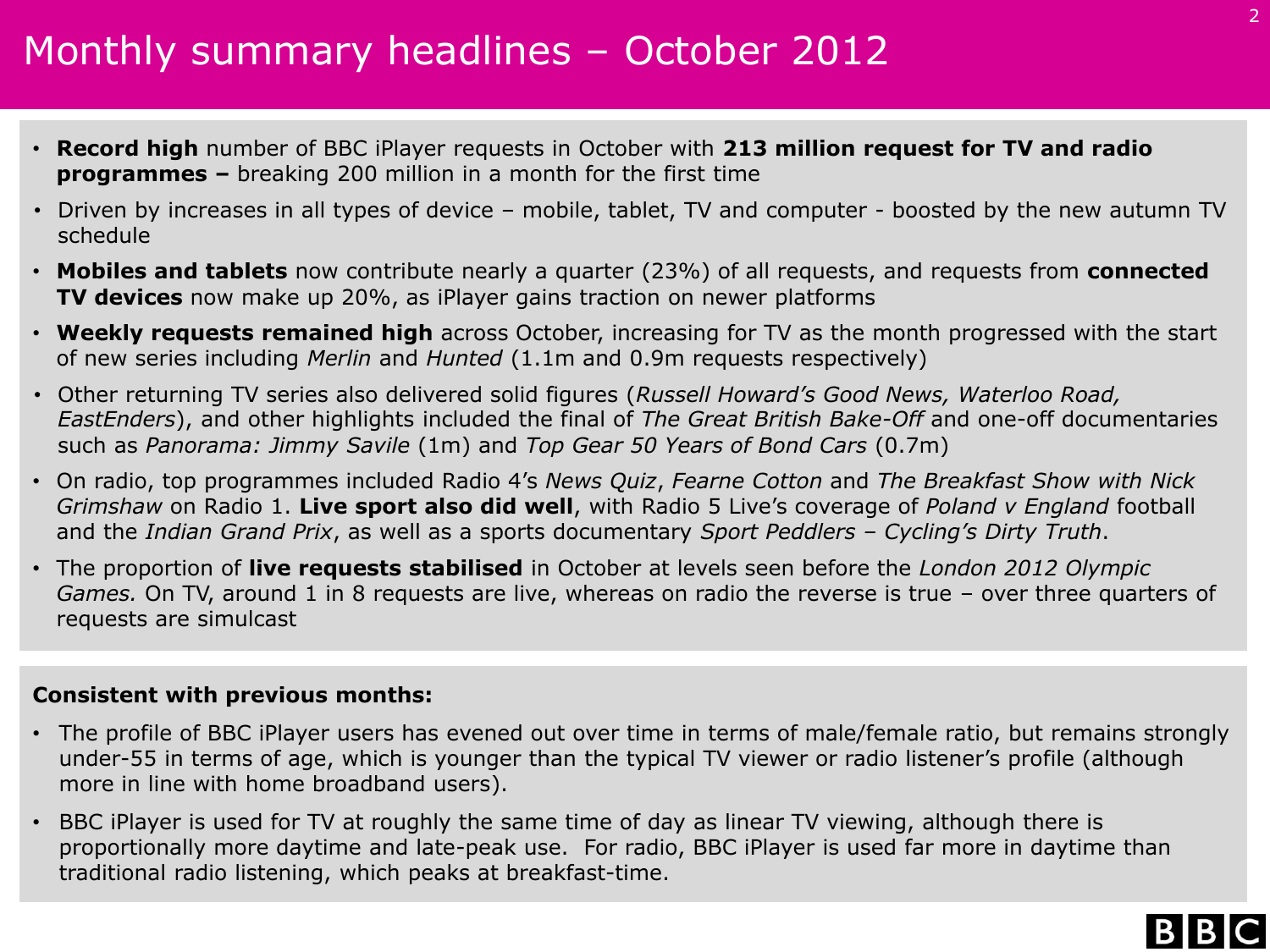# Index

| Monthly BBC iPlayer requests by media type and device type<br>$4 - 7$<br>8<br>Notes about the data in this report<br>9<br>Monthly total requests<br>10<br>Average daily requests per month<br>11<br>Average daily users per month<br>12 <sup>2</sup><br>Weekly requests $-$ latest 6 months<br>13<br>Weekly users $-$ latest 6 months<br>14<br>Top TV programmes<br>15<br>Top radio programmes<br>16<br>TV and radio requests - live vs catch-up<br>17<br>Use of BBC iPlayer for TV by time of day<br>18<br>Use of BBC iPlayer for radio by time of day<br>19<br>Profile of BBC iPlayer users<br>20<br>Glossary | Page | Content |
|-----------------------------------------------------------------------------------------------------------------------------------------------------------------------------------------------------------------------------------------------------------------------------------------------------------------------------------------------------------------------------------------------------------------------------------------------------------------------------------------------------------------------------------------------------------------------------------------------------------------|------|---------|
|                                                                                                                                                                                                                                                                                                                                                                                                                                                                                                                                                                                                                 |      |         |
|                                                                                                                                                                                                                                                                                                                                                                                                                                                                                                                                                                                                                 |      |         |
|                                                                                                                                                                                                                                                                                                                                                                                                                                                                                                                                                                                                                 |      |         |
|                                                                                                                                                                                                                                                                                                                                                                                                                                                                                                                                                                                                                 |      |         |
|                                                                                                                                                                                                                                                                                                                                                                                                                                                                                                                                                                                                                 |      |         |
|                                                                                                                                                                                                                                                                                                                                                                                                                                                                                                                                                                                                                 |      |         |
|                                                                                                                                                                                                                                                                                                                                                                                                                                                                                                                                                                                                                 |      |         |
|                                                                                                                                                                                                                                                                                                                                                                                                                                                                                                                                                                                                                 |      |         |
|                                                                                                                                                                                                                                                                                                                                                                                                                                                                                                                                                                                                                 |      |         |
|                                                                                                                                                                                                                                                                                                                                                                                                                                                                                                                                                                                                                 |      |         |
|                                                                                                                                                                                                                                                                                                                                                                                                                                                                                                                                                                                                                 |      |         |
|                                                                                                                                                                                                                                                                                                                                                                                                                                                                                                                                                                                                                 |      |         |
|                                                                                                                                                                                                                                                                                                                                                                                                                                                                                                                                                                                                                 |      |         |
|                                                                                                                                                                                                                                                                                                                                                                                                                                                                                                                                                                                                                 |      |         |

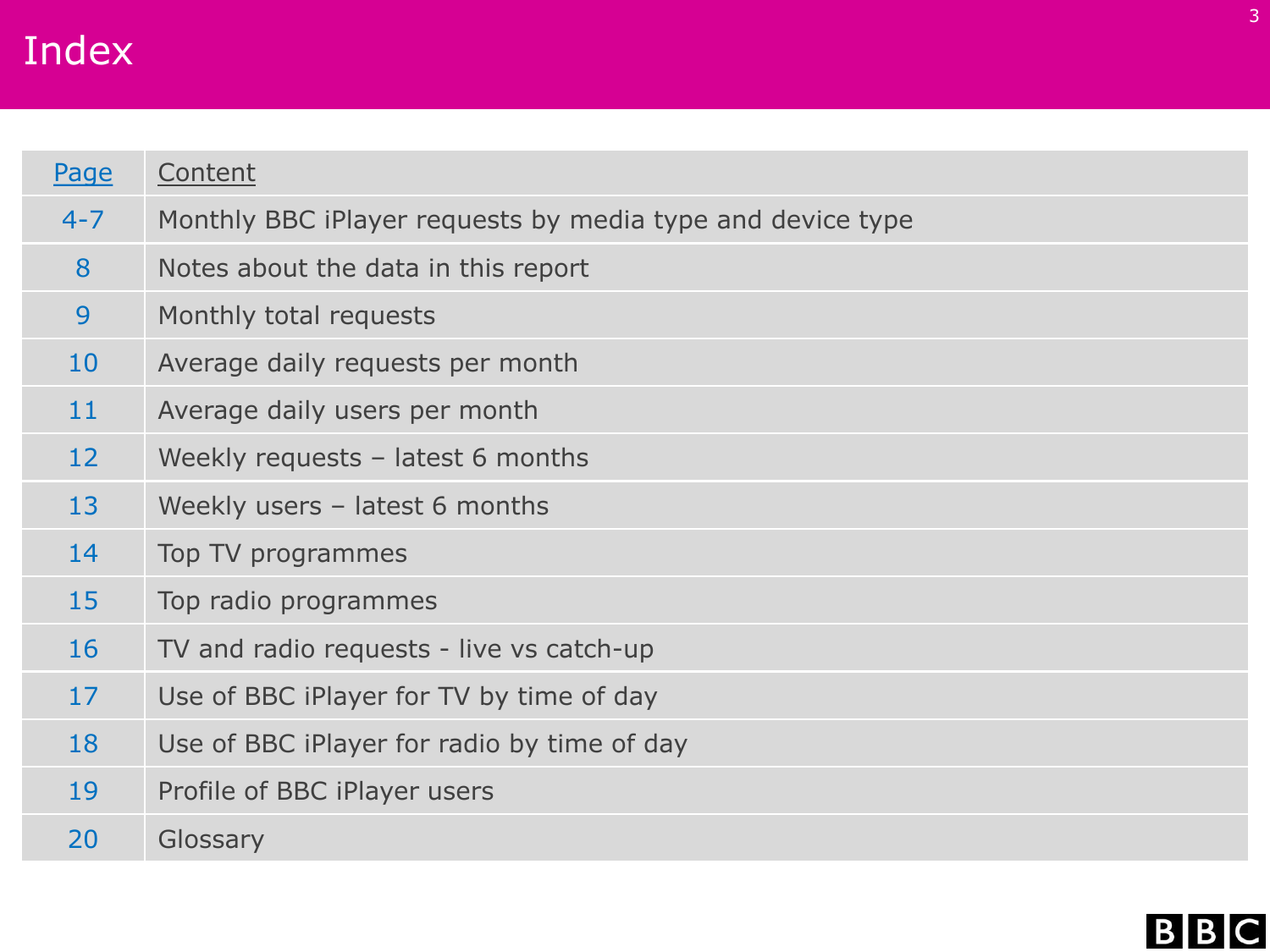### Total monthly BBC iPlayer requests across all platforms, since 2009 (includes Virgin Media Cable)

Following an increase in September, requests to iPlayer increased a further 7% in October to reach a record 213 million.



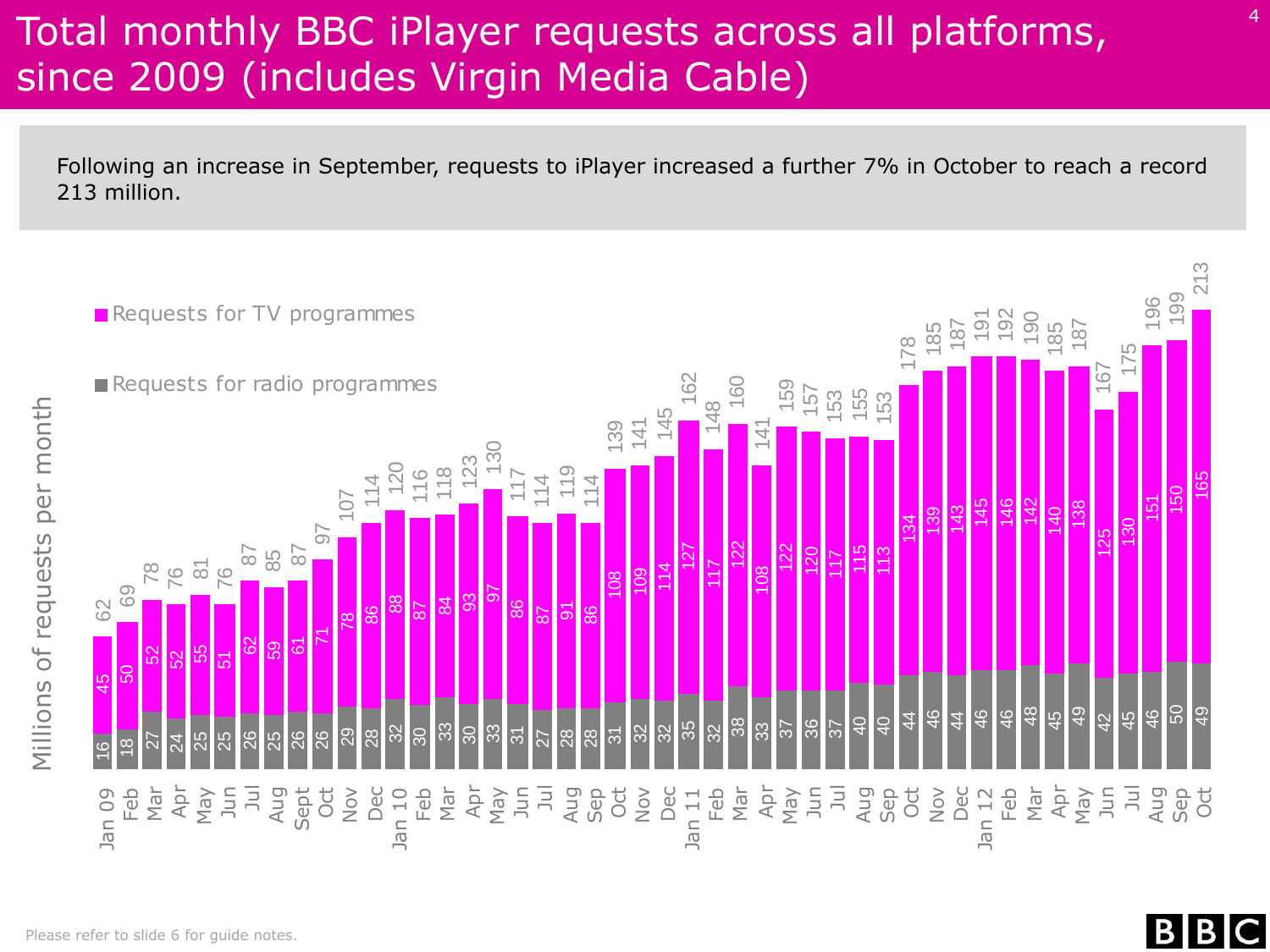### Requests for programmes by device type – TV and radio (includes Virgin Media Cable)

Most devices and platforms delivered an increase in the volume of requests in October compared with September. A fifth of all requests now from internet-connected TV devices, and requests from mobiles & tablets have increased by +17% since September.

#### Number of requests (millions) Mumber of requests (millions)



#### Notes:

**Internet TV / connected devices** include Freeview and Freesat smart TVs, set-top-boxes and devices like Roku and blu-ray DVD players. **TV platform operators** include Virgin Media and BT Vision. **Games consoles** comprise Sony PS3, Nintendo Wii and Microsoft XBox 360. **Unknown devices** are mostly due to online radio services such as the TuneIn radio app, which we are currently unable to classify accurately by device. The increase in **mobile requests in February 2012** was due to a measurement problem fix, and TV stats for computers have been modelled over 24 October to 27 November 2011, since technical problems caused over-counting.

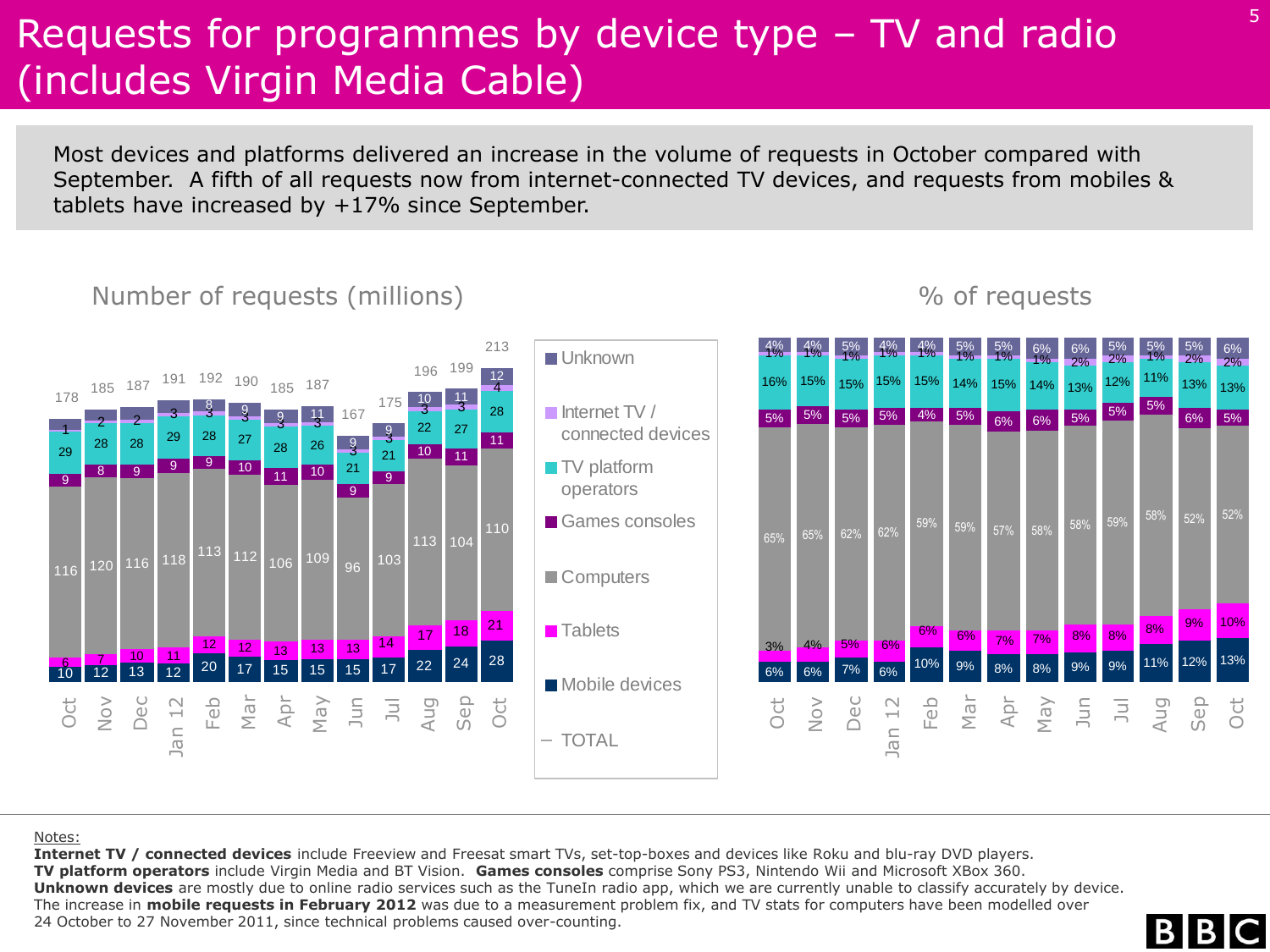### Requests for programmes across BBC iPlayer by device type -**TV only** (including Virgin Media Cable)

Since TV requests drive the overall picture, the graphs below tell a similar story to the previous page. *(Please note that the step-change in mobile/tablet requests in February was partly due to a measurement problem being fixed.)*



#### Notes:

**Internet TV / connected devices** include Freeview and Freesat smart TVs, set-top-boxes and devices like Roku and blu-ray DVD players. **TV platform operators** include Virgin Media and BT Vision. **Games consoles** comprise Sony PS3, Nintendo Wii and Microsoft XBox 360. **Unknown devices** are mostly due to online radio services such as the TuneIn radio app, which we are currently unable to classify accurately by device. The increase in **mobile requests in February 2012** was due to a measurement problem fix, and TV stats for computers have been modelled over 24 October to 27 November 2011, since technical problems caused over-counting.

6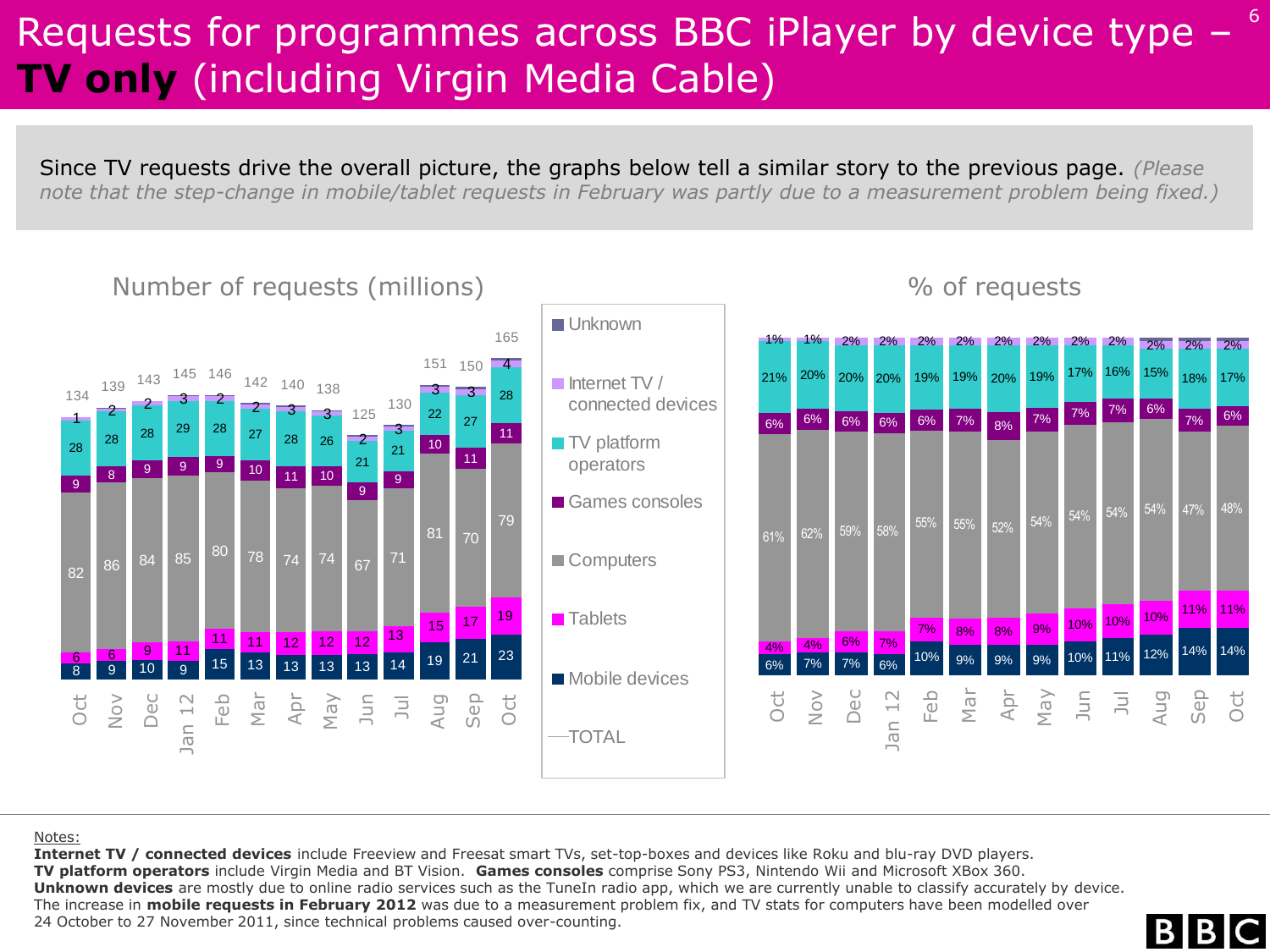# Requests for programmes across BBC iPlayer by device type **radio only**

BBC iPlayer radio requests decreased slightly in October to 49 million (-2%). This was mainly driven by computers, which declined by -9% compared to September. Requests on most other devices increased. *(Please see footnotes)*

#### Number of requests (millions)  $\frac{9}{6}$  of requests  $\frac{48}{48}$   $\frac{49}{49}$   $\frac{50}{49}$   $\frac{49}{49}$   $\frac{50}{49}$   $\frac{49}{49}$   $\frac{50}{49}$   $\frac{49}{49}$   $\frac{50}{49}$   $\frac{49}{49}$   $\frac{50}{49}$   $\frac{49}{49}$   $\frac{50}{49}$   $\frac{49}{49}$  2 3 3 3 4 4 2 3 3 3 3 3 3  $\frac{1}{2}$   $\frac{1}{3}$   $\frac{1}{3}$   $\frac{1}{4}$   $\frac{1}{2}$   $\frac{1}{3}$   $\frac{1}{3}$   $\frac{1}{3}$   $\frac{1}{3}$   $\frac{1}{3}$   $\frac{1}{3}$   $\frac{1}{5}$ ا**ن کال** 1  $1 - 1$ 1 -  $1 1 1 1 1 1 2$ 2  $34$   $35$   $31$   $34$   $33$   $34$ 32 29  $32$   $32$  $\begin{array}{|c|c|c|}\n\hline\n34 & 31\n\end{array}$ 8 9 9 10 9 8 9  $\begin{array}{|c|c|}\n\hline\n11\n\end{array}$  $44 \begin{array}{|l} 46 \end{array}$   $44 \begin{array}{|l} 46 \end{array}$   $46 \begin{array}{|l} 46 \end{array}$ 48  $\frac{45}{1}$ 42  $45 \frac{46}{ }$ )<br><sup>50</sup> 49 Oct Nov Dec  $n - 12$ Feb Mar Apr May Jun Jul Aug Sep Oct ■ Unknown Internet TV / connected devices **TV** platform operators Games consoles Computers **Tablets** ■ Mobile devices TOTAL 5% 6% 7% 7% 9% 5% 5% 6% 6% 7% 10% 77% 76% 71% 73% 71% 71% 72% 71% 70% 72% 70% 69% 64% 16% 16% 19% 17% 17% 18% 20% 21% 21% 19% 20% 20% 22%  $10\%$  9%  $\frac{2\%}{5\%}$  5% 6% 6% 7% 7%  $1\%$  1%  $2\%$  2%  $2%$ 2% 2% 3% 3% 3% 3% 4% Oct Nov Dec Jan 12 Feb Mar Apr May Jun Jul Aug Sep Oct

*We are investigating the drop in radio requests from mobile devices in April – this may be due to a measurement problem* 

#### Notes:

**Internet TV / connected devices** include Freeview and Freesat smart TVs, set-top-boxes and devices like Roku and blu-ray DVD players. **TV platform operators** include Virgin Media and BT Vision. **Games consoles** comprise Sony PS3, Nintendo Wii and Microsoft XBox 360. **Unknown devices** are mostly due to online radio services such as the TuneIn radio app, which we are currently unable to classify accurately by device. The increase in **mobile requests in February 2012** was due to a measurement problem fix, and TV stats for computers have been modelled over 24 October to 27 November 2011, since technical problems caused over-counting. In March 2012, a measurement problem meant iOS live streams are not being counted; this could explain the drop in mobile requests in March.



7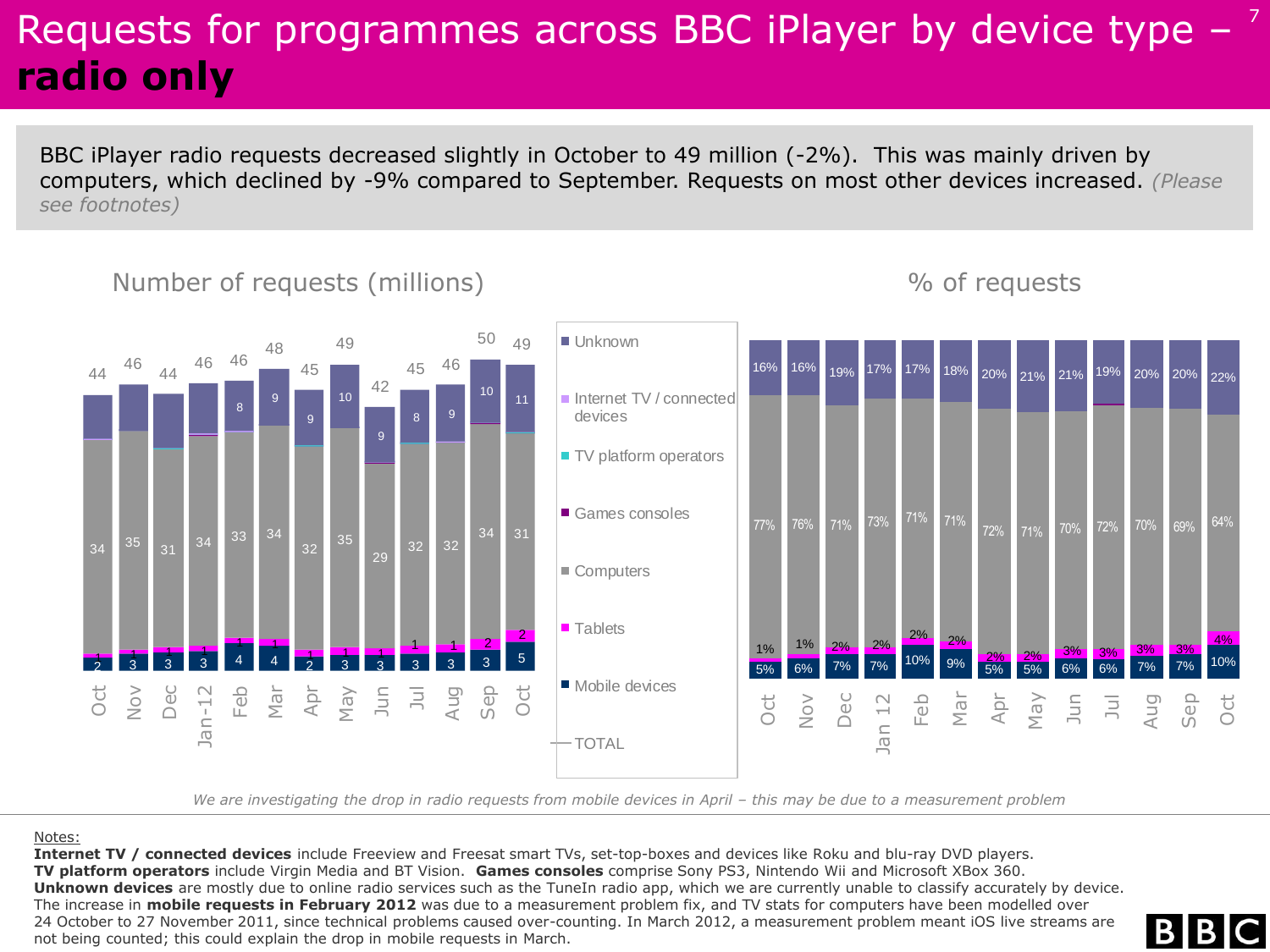# Notes for figures in this report

• Virgin Media cable data arrives later than online stats, therefore **the remainder of this report is only for the online BBC iPlayer**, available via computers / mobile devices / games consoles, connected TVs, etc.

These notes apply to all the data in this pack and should be included as footnotes as relevant when quoting any of these figures. A **glossary** is on page 19.

- Across 24 October to 27 November 2011, BBC iPlayer stats measurement was inadvertently affected during work undertaken to improve the BBC iPlayer PC service performance. Daily, weekly and monthly totals and averages have been corrected here.
- This data is collected via a BBC internal data warehouse (BBC iStats). The methodology adheres to industry standard guidelines as defined by JICWEBs and ABCe, with the exception that the BBC data is based on a 25% sample of users and not 100%. The BBC are working towards 100% sample over the coming months.
- In 2009 the BBC refined its methodology for measuring AV requests, so figures for 2007/8 are not comparable. There may be further changes in the data in future releases as we continue to refine the methodology.
- Please quote the source of these figures as "BBC iStats".
- Unless specified otherwise, figures include requests for both on-demand catch-up (streams and downloads), or views of live simulcasts. We cannot report download playback due to data privacy restrictions.
- All data is for the UK only and excludes listening outside the UK.
- This data includes requests via BBC iPlayer on any BBC website whether on a programme, channel or station page, via the pop-out console, or on the BBC iPlayer website itself.
- This report does not include requests for web-only content (such as online news or sport coverage) only requests for full-length programmes which have been transmitted on a TV channel or radio station.

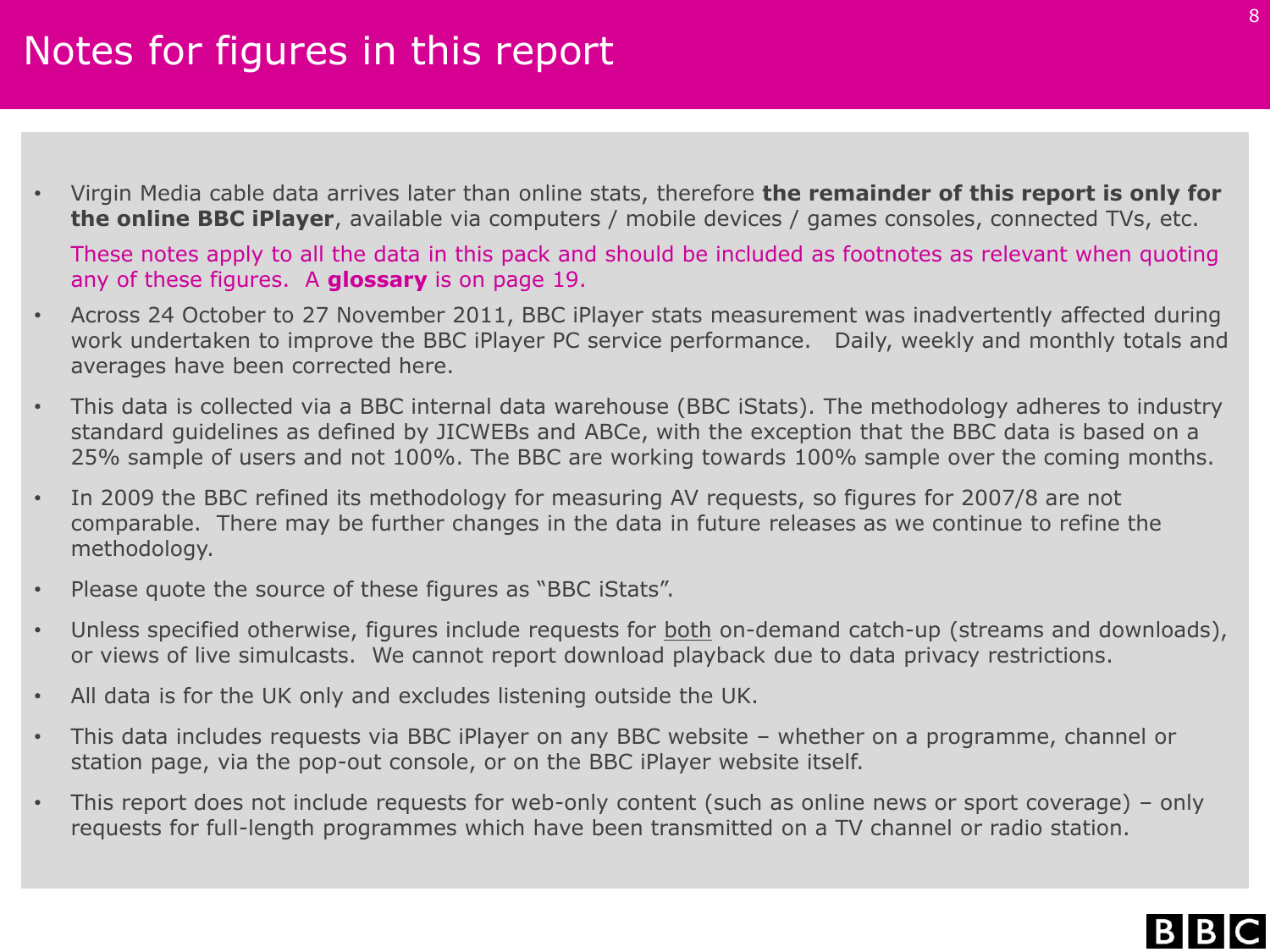### Monthly BBC iPlayer online requests

Excluding the Virgin Media cable service (for which data arrives later in the month), BBC iPlayer received 194 million requests in October 2012, a record high. As usual, the majority of this was made up of TV requests  $(75%)$ .



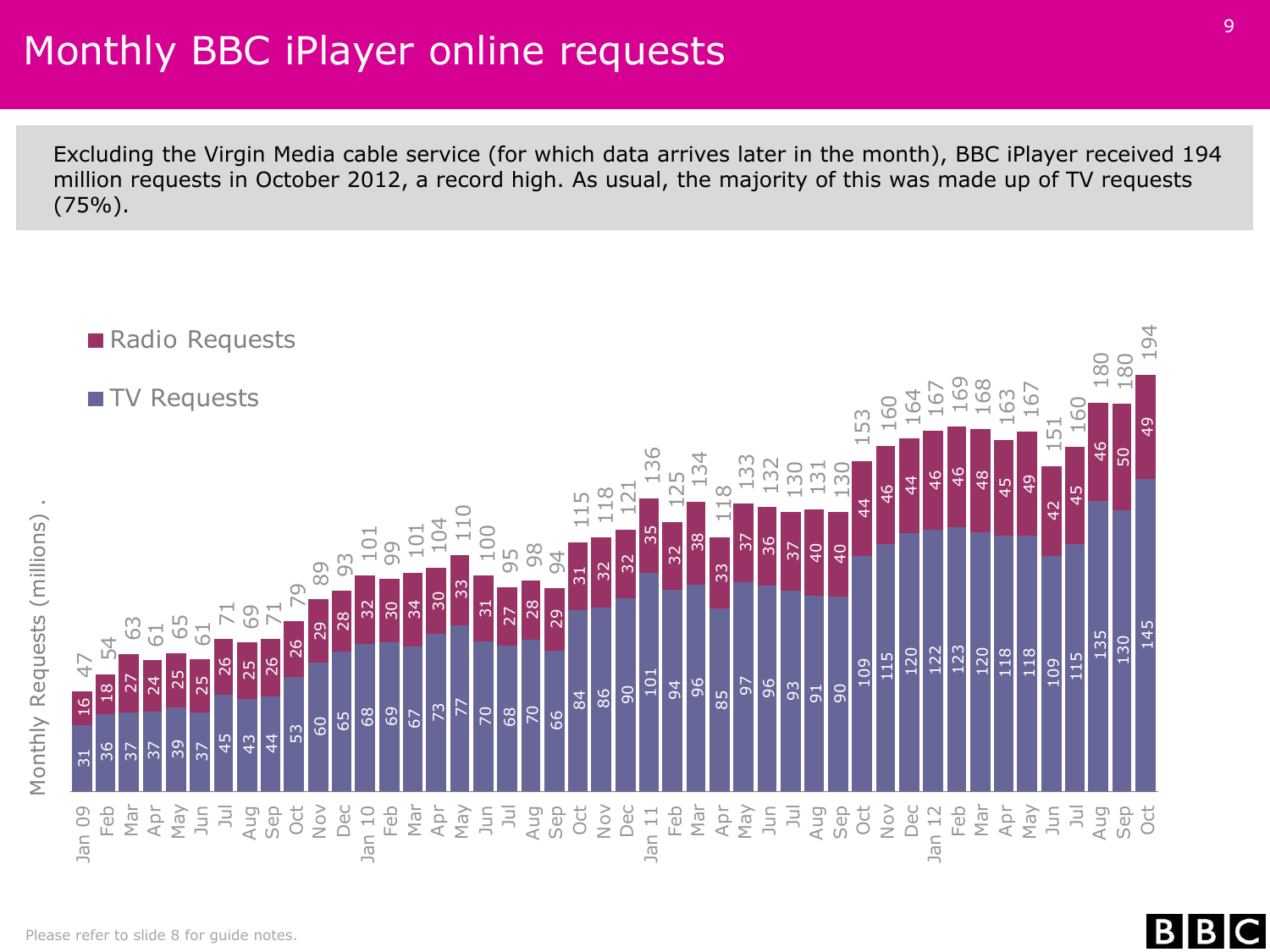#### Average daily BBC iPlayer online requests

Average daily requests hit a new high at 6.2 million programmes per day in October 2012. This was driven by TV requests – which increased 7% to a record 4.7 requests per day. Daily radio requests remained stable with previous months.





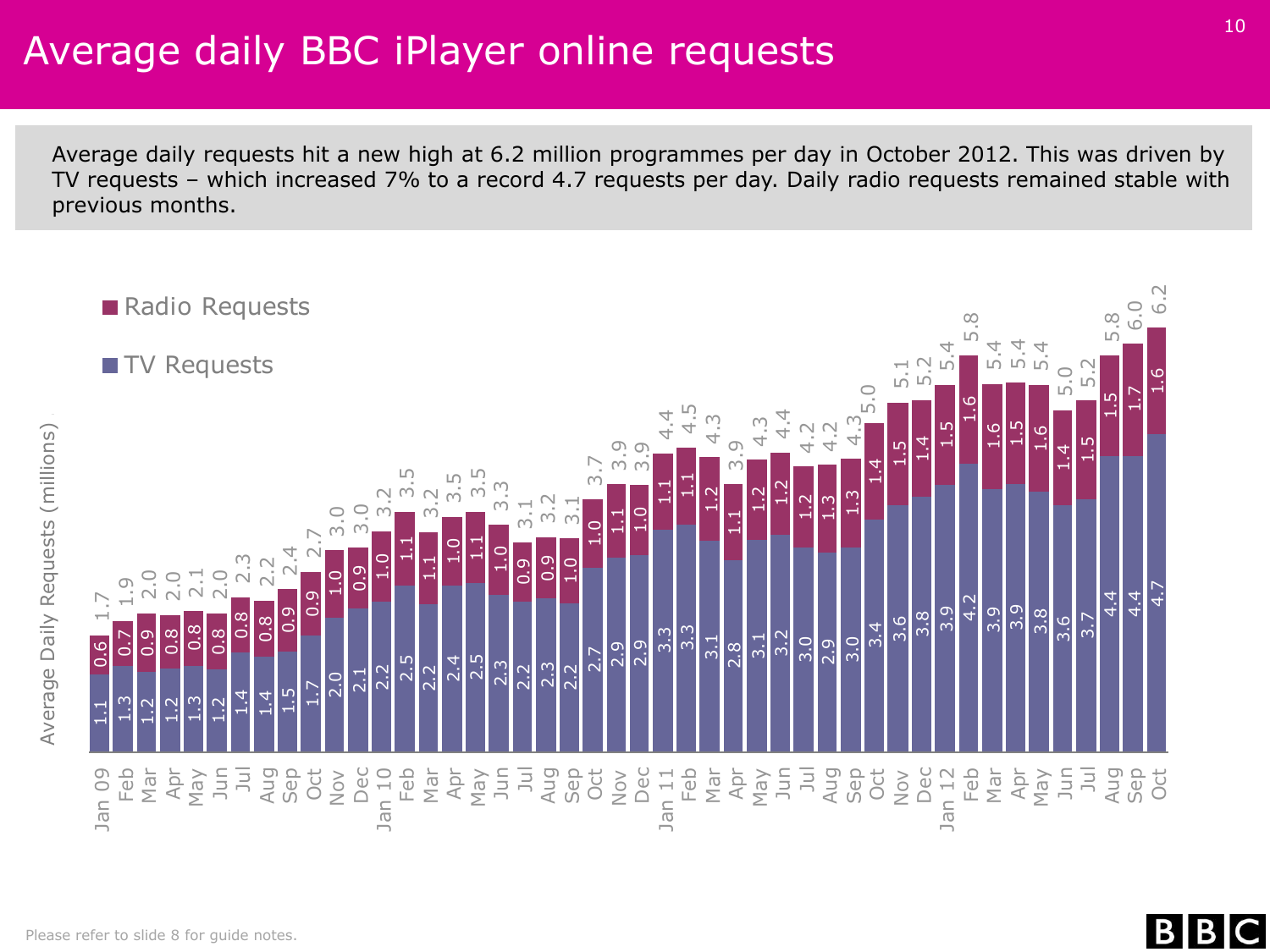#### Average daily BBC iPlayer online users

BBC iPlayer saw 2.4 million unique users playing TV or radio programmes per day in October. Continuing with the previous two months, there were 200K users of both radio and TV in October – much higher than the levels seen prior to August 2012. Users of TV only maintained the record 2.0m from the previous month, driven by the strong autumn TV schedule.



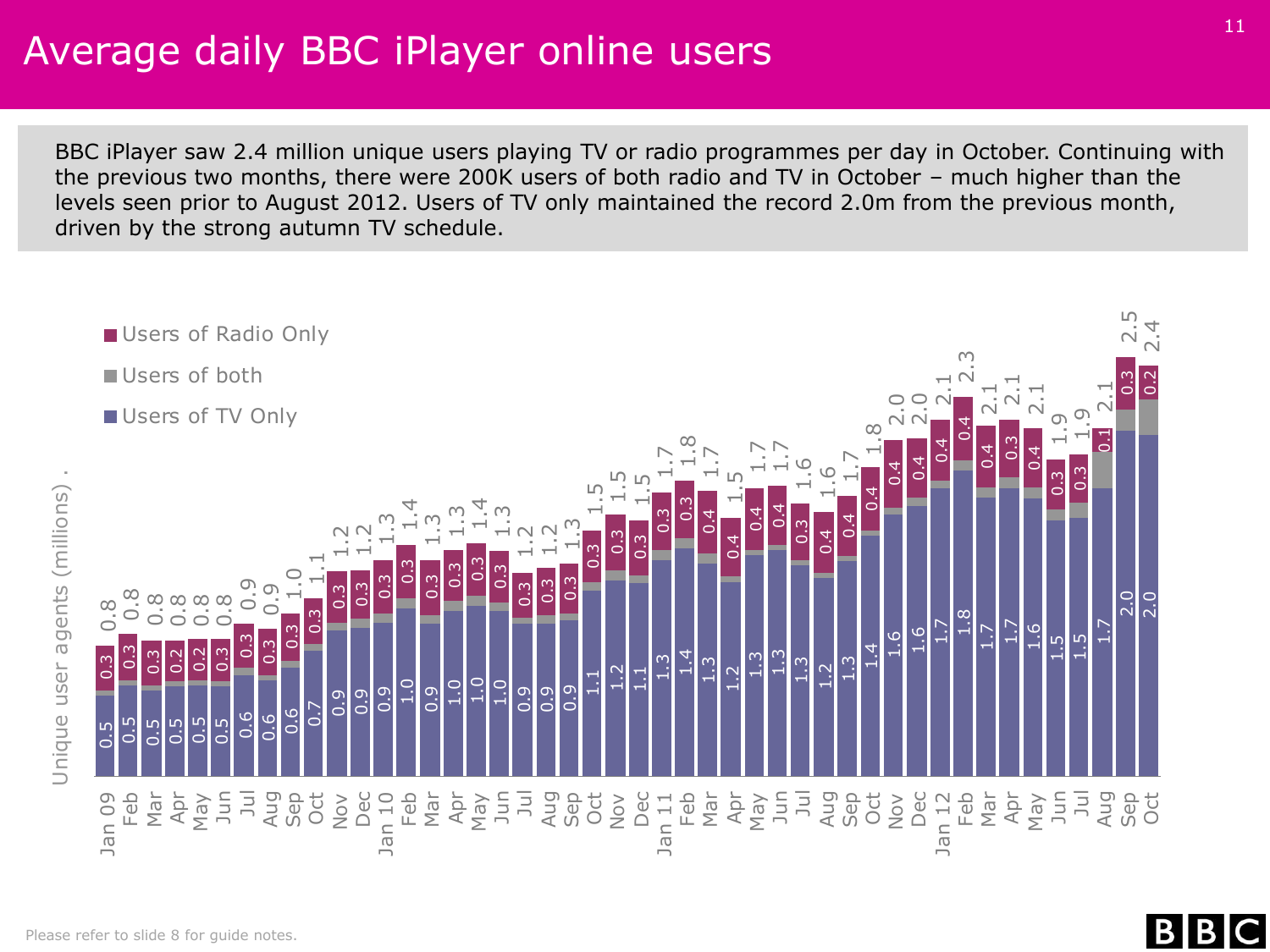#### Weekly BBC iPlayer online requests – latest 6 months

Weekly requests remained high in October, but fairly consistent with weeks in September. The third week in October was the second highest to date – beaten only by the first week of the Olympics.



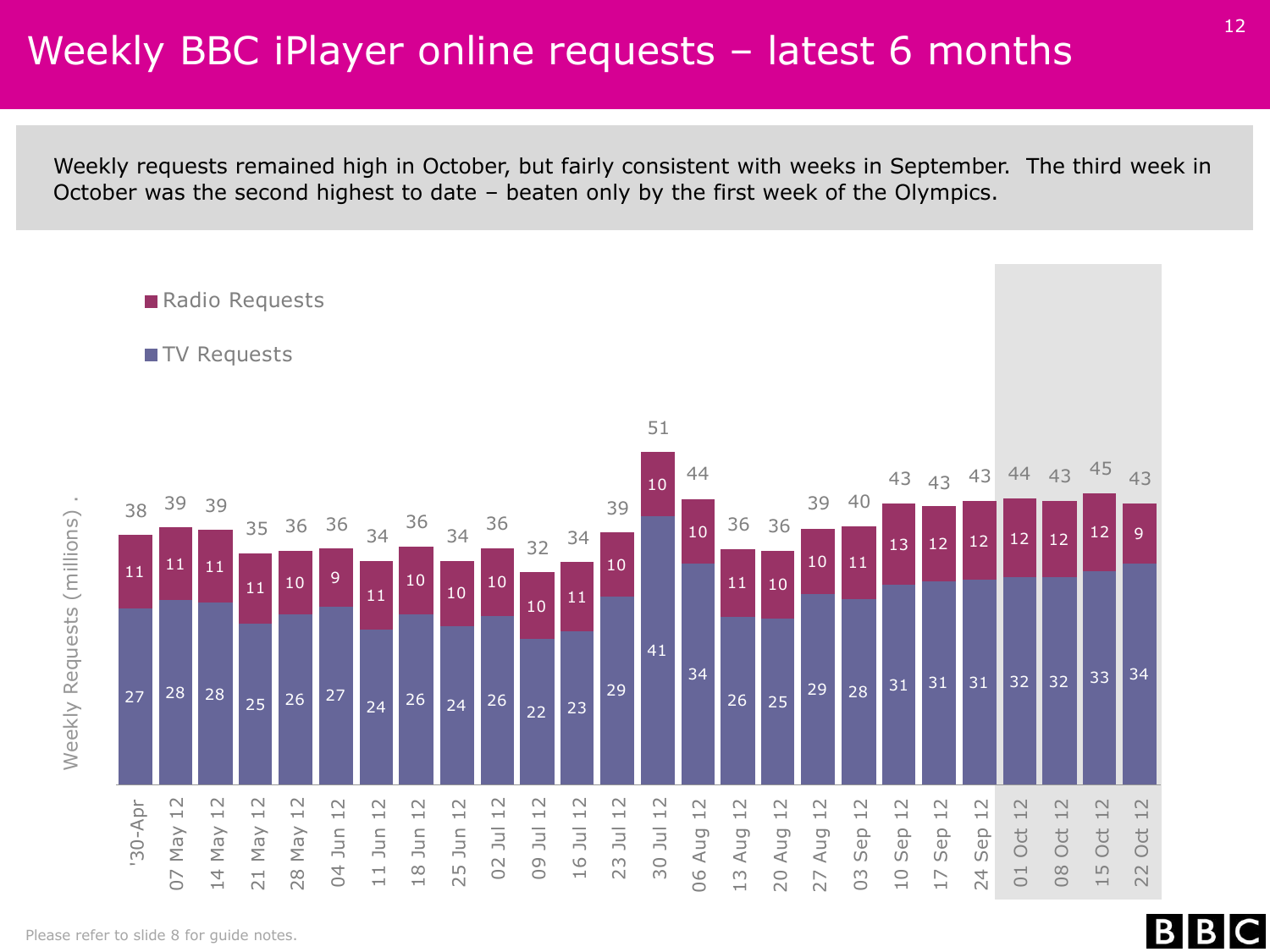### BBC iPlayer - top 20 TV episodes, October 2012

The start of several new series was reflected in the TV top 20 this month as the first episodes of *Merlin* and *Hunted* delivered high levels of requests (1.1m and 0.9m respectively). Other highlights included one-off documentaries such as *Panorama: Jimmy Savile* (1m) and *Top Gear 50 Years of Bond Cars* (0.7m).

| <b>BBC iPlayer Top 20 TV episodes - All</b>        | Total requests<br>per Ep. | <b>BBC iPlayer Top 20 TV episodes -</b><br>most requested episode per series | <b>Total requests</b><br>per Ep. |
|----------------------------------------------------|---------------------------|------------------------------------------------------------------------------|----------------------------------|
| Merlin Series 5 Arthur's Bane - Part 1 Episode 1   | 1,063,000                 | Merlin Series 5 Arthur's Bane - Part 1 Episode 1                             | 1,063,000                        |
| Panorama Jimmy Savile - What the BBC Knew          | 998,000                   | Panorama Jimmy Savile - What the BBC Knew                                    | 998,000                          |
| Hunted Mort Episode 1                              | 900,000                   | Hunted Mort Episode 1                                                        | 900,000                          |
| Russell Howard's Good News Series 7 Episode 2      | 862,000                   | Russell Howard's Good News Series 7 Episode 2                                | 862,000                          |
| Russell Howard's Good News Series 7 Episode 4      | 816,000                   | Waterloo Road Series 8 Episode 7                                             | 782,000                          |
| Merlin Series 5 Part 2 Episode 2                   | 814,000                   | Top Gear 50 Years of Bond Cars: A Top Gear Special                           | 743,000                          |
| Waterloo Road Series 8 Episode 7                   | 782,000                   | EastEnders 05/10/12                                                          | 739,000                          |
| Merlin Series 5 Episode 3                          | 753,000                   | Doctor Who Series 7 Episode 5                                                | 716,000                          |
| Russell Howard's Good News Series 7 Episode 3      | 752,000                   | The Great British Bake Off Series 3 The Final                                | 682,000                          |
| Top Gear 50 Years of Bond Cars: A Top Gear Special | 743,000                   | Citizen Khan Episode 6                                                       | 660,000                          |
| EastEnders 05/10/12                                | 739,000                   | The Thick of It Series 4 Episode 6                                           | 630,000                          |
| Russell Howard's Good News Series 7 Episode 5      | 731,000                   | Strictly Come Dancing Series 10 Week 3 Episode 6                             | 583,000                          |
| Waterloo Road Series 8 Episode 9                   | 729,000                   | Have I Got News for You Series 44 Episode 1                                  | 554,000                          |
| Waterloo Road Series 8 Episode 8                   | 718,000                   | Cuckoo Family Meeting Episode 2                                              | 547,000                          |
| Doctor Who Series 7 Episode 5                      | 716,000                   | Unsafe Sex in the City Episode 1                                             | 532,000                          |
| EastEnders 16/10/12                                | 710,000                   | The Paradise Series 1 Episode 2                                              | 529,000                          |
| EastEnders 09/10/12                                | 696,000                   | Welcome to India Episode 1                                                   | 527,000                          |
| EastEnders 12/10/12                                | 688,000                   | Sydney White 17/02/10                                                        | 526,000                          |
| The Great British Bake Off Series 3 The Final      | 682,000                   | Mock the Week Series 11 Episode 12                                           | 504,000                          |
| EastEnders 23/10/12                                | 677,000                   | Dragons' Den Series 10 Episode 5                                             | 477,000                          |

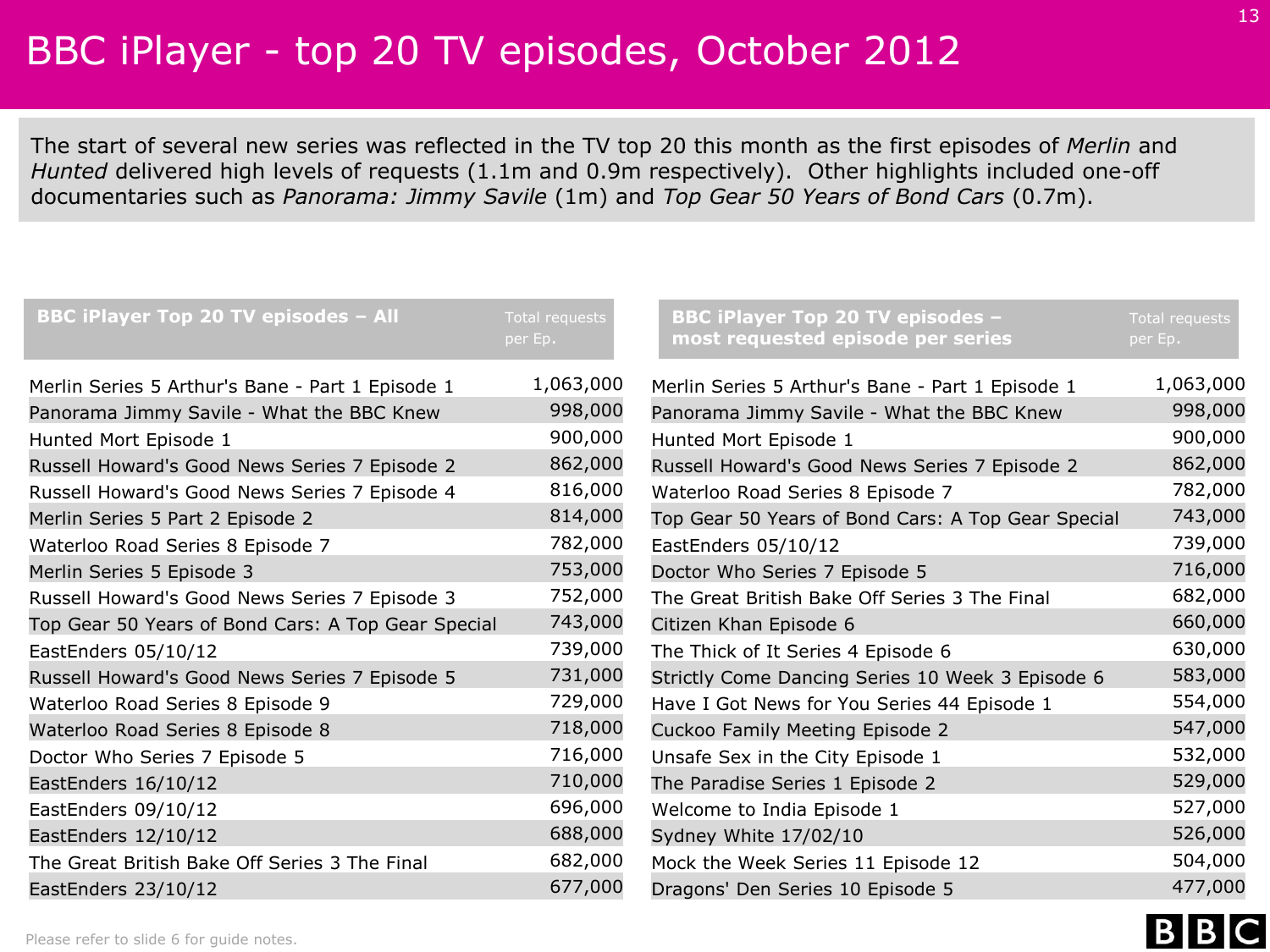### BBC iPlayer - top 20 radio episodes, October 2012

*The News Quiz* was the most popular this month, as well as Radio 1 shows from *Fearne Cotton* and *The Breakfast Show with Nick Grimshaw.* As usual, live sport did well, with 5 Live coverage of *Poland v England*  football and the *Indian Grand Prix*, as well as a sports documentary *Sport Peddlers – Cycling's Dirty Truth*.

| <b>BBC iPlayer Top 20 radio episodes - All</b>        | <b>Total requests</b><br>per Ep. | <b>BBC iPlayer Top 20 radio episodes -</b><br>most requested episode per series | <b>Total requests</b><br>per Ep. |
|-------------------------------------------------------|----------------------------------|---------------------------------------------------------------------------------|----------------------------------|
|                                                       |                                  |                                                                                 |                                  |
| The News Quiz Series 78 Episode 7                     | 129,000                          | The News Quiz Series 78 Episode 7                                               | 129,000                          |
| The News Quiz Series 78 Episode 6                     | 126,000                          | Fearne Cotton 17/10/12                                                          | 95,000                           |
| The News Quiz Series 78 Episode 5                     | 122,000                          | 5 live Sport Peddlers - Cycling's Dirty Truth                                   | 90,000                           |
| Fearne Cotton 17/10/12                                | 95,000                           | Ken Bruce 17/10/12                                                              | 85,000                           |
| 5 live Sport Peddlers - Cycling's Dirty Truth         | 90,000                           | 5 live Sport Int Football 2012-13 Poland v England                              | 82,000                           |
| Ken Bruce 17/10/12                                    | 85,000                           | The Radio 1 Breakfast Show 10/10/12                                             | 77,000                           |
| 5 live Sport Int Football 2012-13 Poland v England    | 82,000                           | Weekend Breakfast 20/10/12                                                      | 71,000                           |
| The Radio 1 Breakfast Show 10/10/12                   | 77,000                           | 5 live Formula 1 2012 Indian Grand Prix 28/10/2012                              | 68,000                           |
| Fearne Cotton's Live Lounge - Bullet For My Valentine | 71,000                           | Scott Mills 04/10/12                                                            | 64,000                           |
| Weekend Breakfast 20/10/12                            | 71,000                           | Victoria Derbyshire 17/10/12                                                    | 63,000                           |
| Fearne Cotton 03/10/12                                | 71,000                           | Huw Stephens 17/10/12                                                           | 61,000                           |
| Fearne Cotton 19/10/12                                | 70,000                           | News Quiz Extra Series 5 22/10/2012 Episode 7                                   | 60,000                           |
| The Radio 1 Breakfast Show 02/10/12                   | 70,000                           | The Chris Evans Breakfast Show 11/10/12                                         | 54,000                           |
| The Radio 1 Breakfast Show 12/10/12                   | 69,000                           | BBC Radio 1's Teen Awards 2012 Live from Wembley                                | 54,000                           |
| Fearne Cotton 12/10/12                                | 68,000                           | Breakfast Wednesday - Sara Mohr-Pietsch 24/10/2012                              | 54,000                           |
| 5 live Formula 1 2012 Indian Grand Prix 28/10/2012    | 68,000                           | Classic Serial The Gothic Imagination Dracula: Part 1                           | 54,000                           |
| The Radio 1 Breakfast Show With Taylor Swift          | 68,000                           | The Official Chart with Reggie Yates 14/10/12                                   | 53,000                           |
| The Radio 1 Breakfast Show with 19/10/12              | 67,000                           | Steve Wright Stand Up for Pudsey Week Episode 1                                 | 52,000                           |
| Fearne Cotton 05/10/12                                | 67,000                           | Jeremy Vine 02/10/12                                                            | 51,000                           |
| Fearne Cotton With Ellie Goulding 02/10/2012          | 66,000                           | The Museum of Curiosity Series 5 Episode 1                                      | 50,000                           |
|                                                       |                                  |                                                                                 |                                  |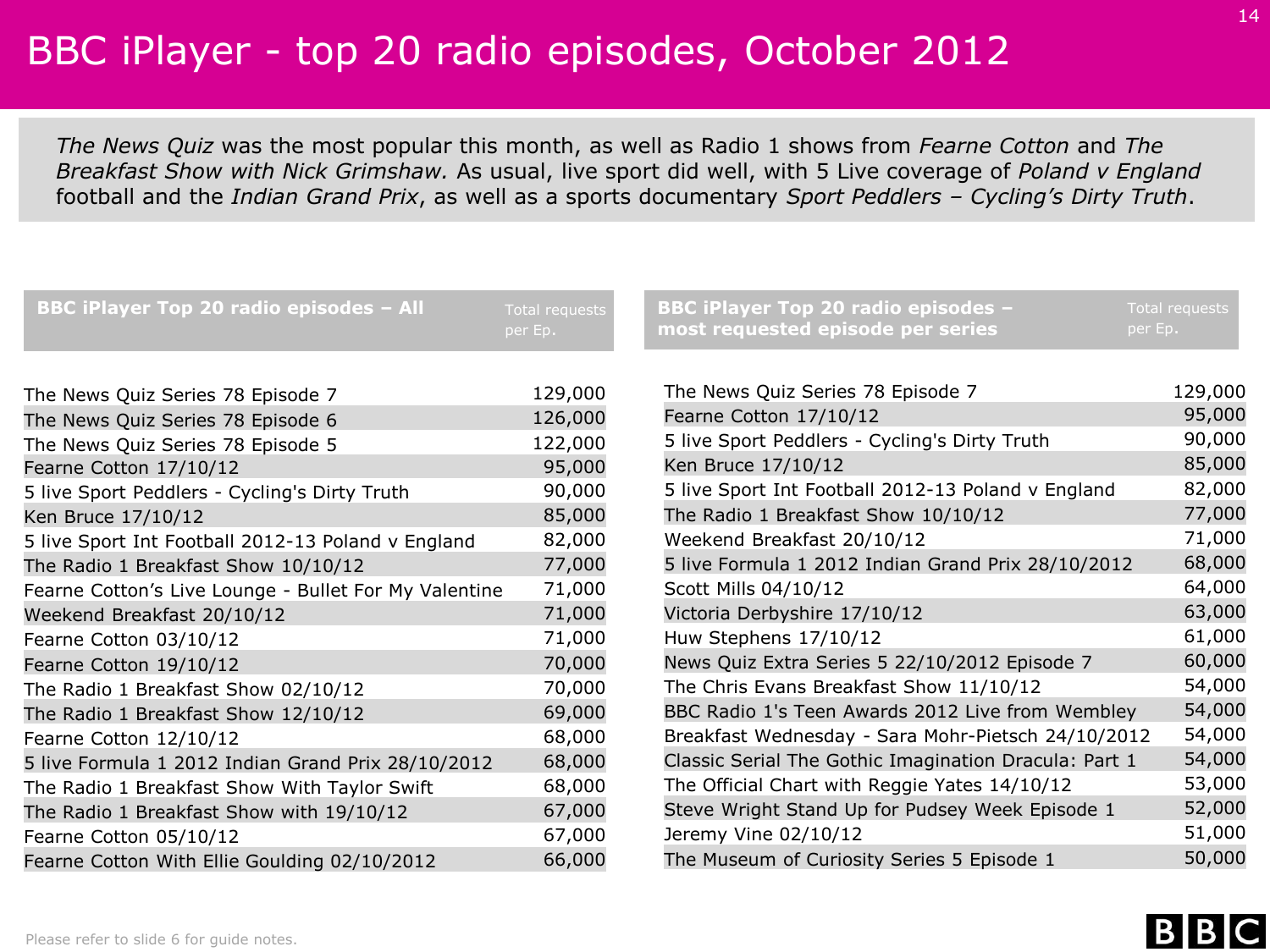#### TV and radio requests – live vs catch-up online requests

The proportion of live requests stabilised in October at levels seen before the *London 2012 Olympic Games*. On TV, around 1 in 8 requests are live, whereas on radio the reverse is true – over three quarters of requests are simulcast.



#### % requests for TV programmes  $\%$  requests for radio programmes



**Simulcast** 

On-demand

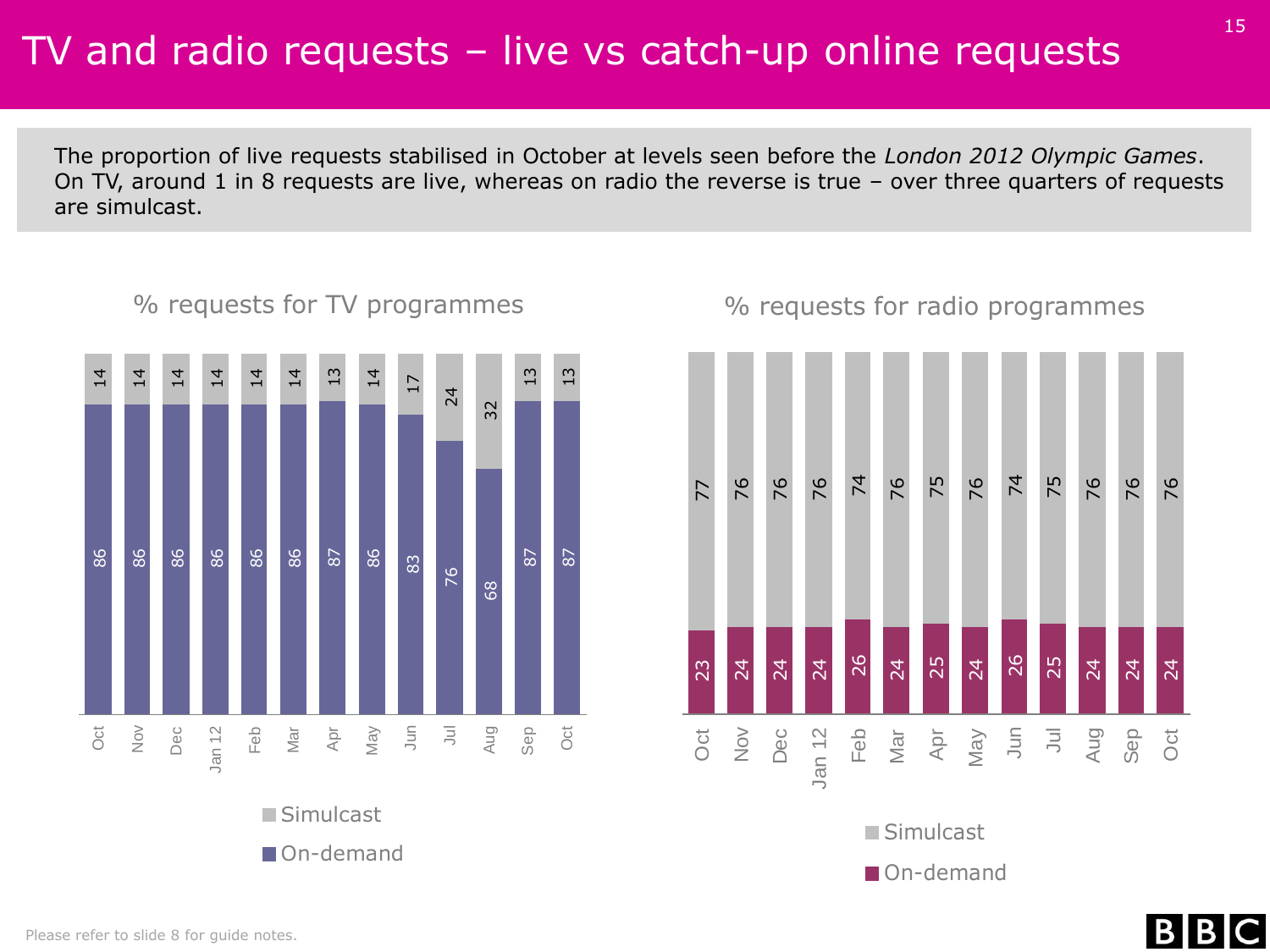### BBC iPlayer – use for TV online by time of day, Oct 2012

The scale for each line on this graph is different – traditional TV viewing is far higher than BBC iPlayer use. However it shows the **relative usage** pattern by time of day – with BBC iPlayer use (for TV) being closer to the pattern of TV viewing, than of internet use, with proportionally more viewing in daytime and late peak.



Sources – TV from BARB September 2012, internet from Nielsen March 2012, BBC iPlayer from BBC iStats September 2012 - see footnotes on final page for more detail



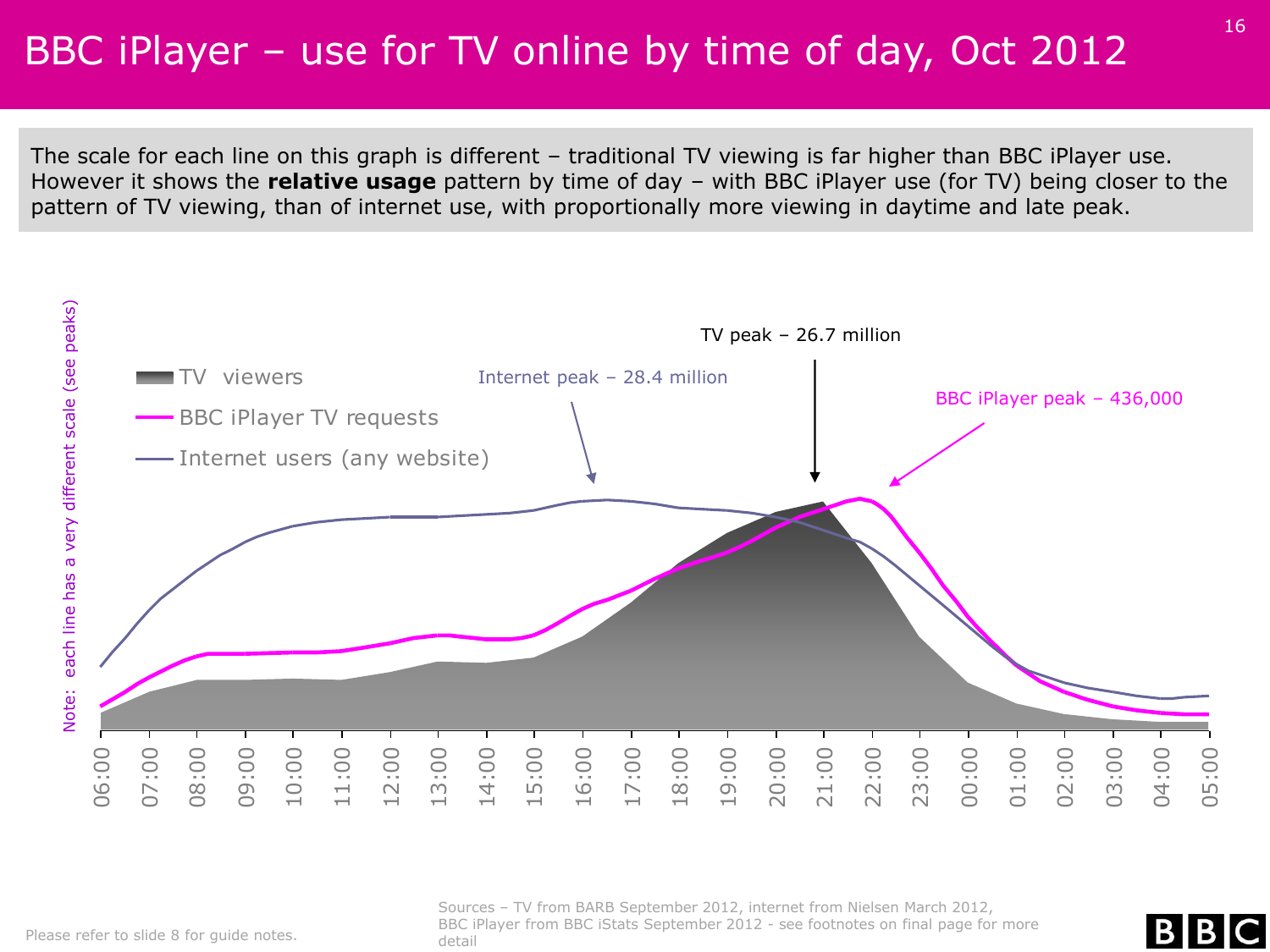# BBC iPlayer – use for radio online by time of day, Oct 2012

The scale for each line on this graph is different – traditional radio listening is far higher than BBC iPlayer use. However it shows the **relative usage pattern** by time of day – with BBC iPlayer use (for radio) being inbetween the pattern of radio listening and internet use, with proportionally more listening in daytime and evening compared with the traditional linear breakfast peak.



Sources – radio from RAJAR Q1 2012, internet from Nielsen March 2012, BBC iPlayer from BBC iStats September 2012 - see footnotes on final page for more detail



17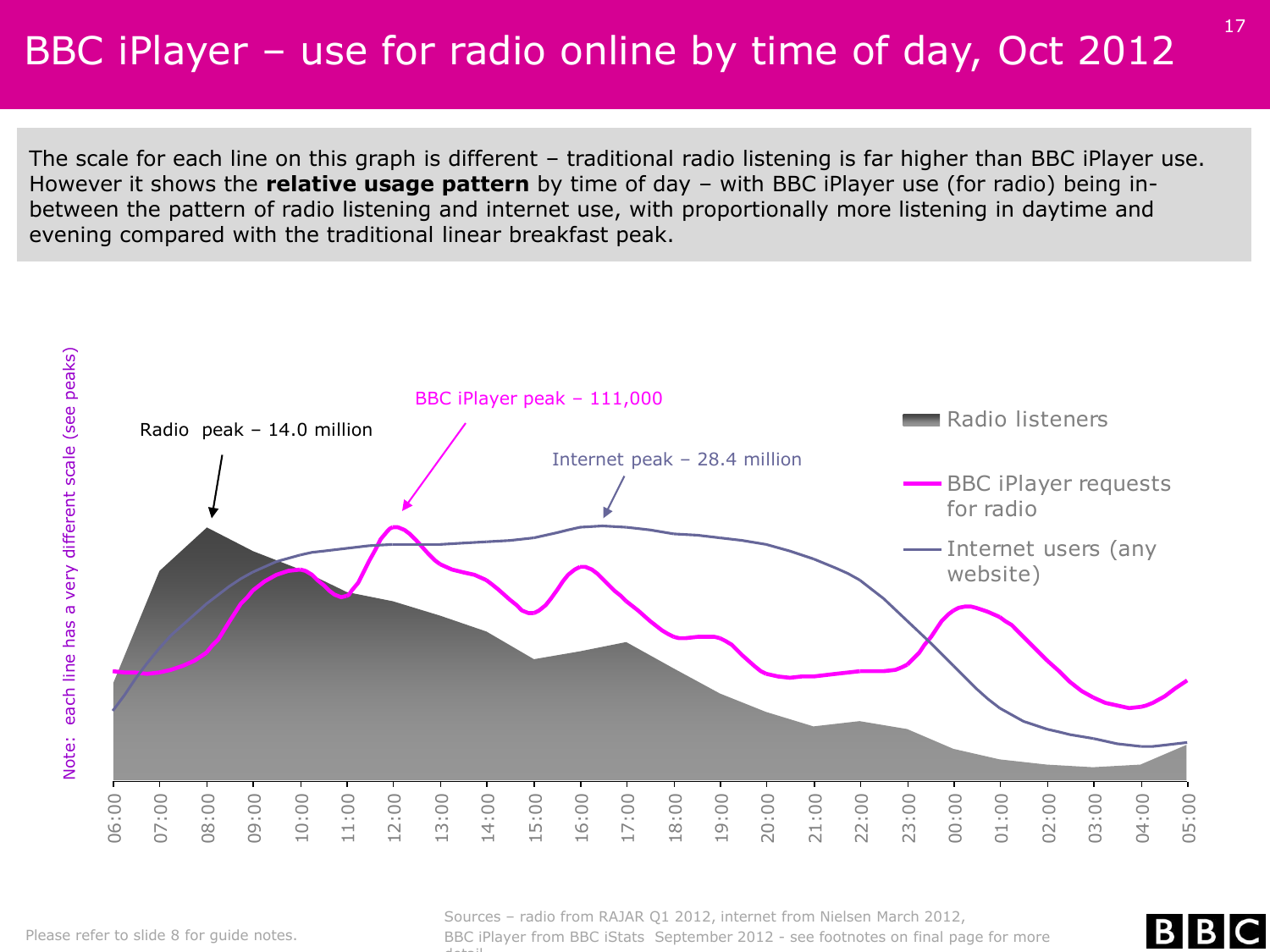### BBC iPlayer use by demographic

The profile of users of the BBC iPlayer is measured on a monthly survey of 700 UK adults. The gender profile returned to a more typical split in Q3 2012, and similarly the percentage of users 55+ also decreased slightly this quarter to a more typical level.